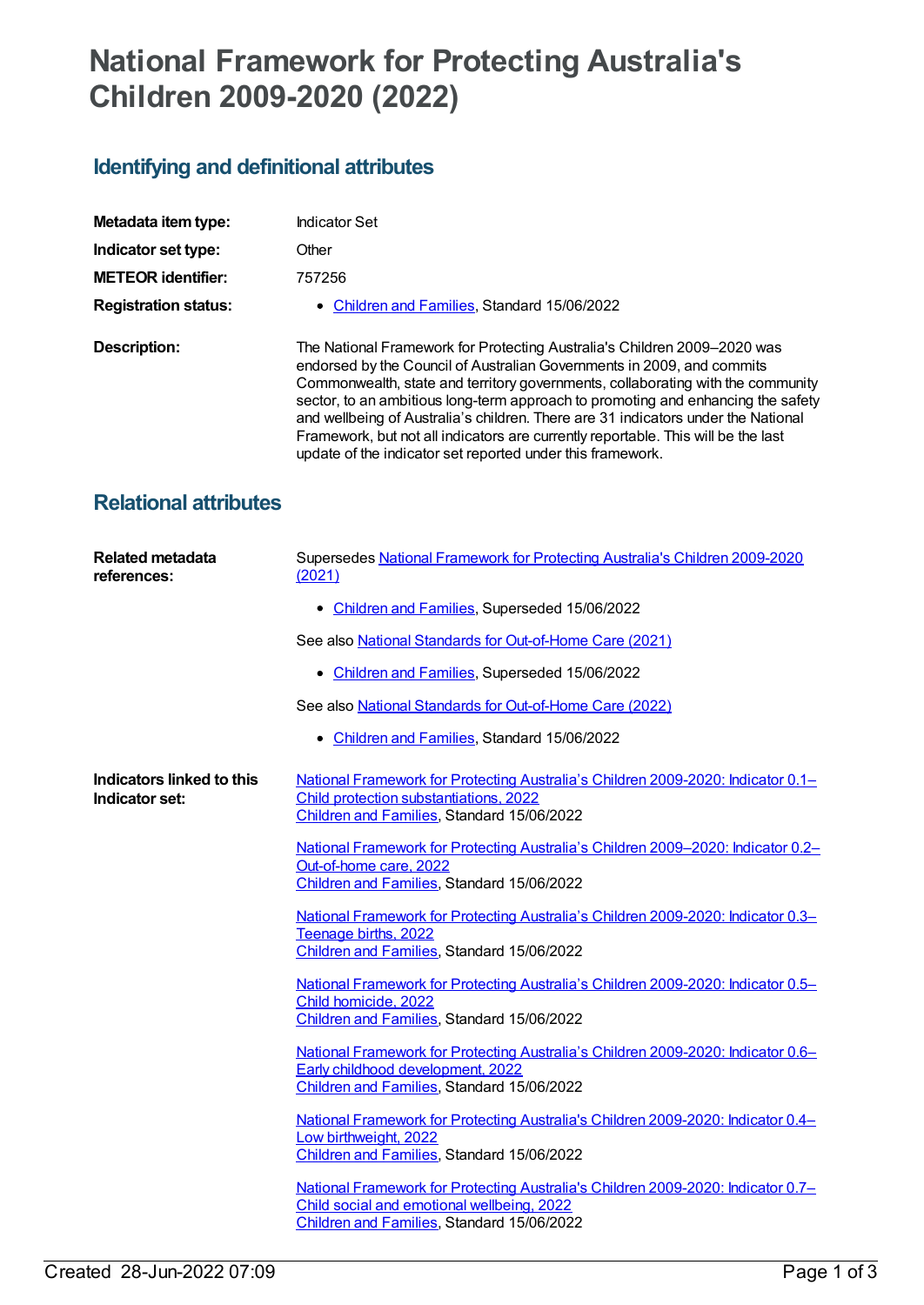National Framework for Protecting Australia's Children [2009-2020:](https://meteor.aihw.gov.au/content/759026) Indicator 0.8– Family economic situation, 2022 [Children](https://meteor.aihw.gov.au/RegistrationAuthority/17) and Families, Standard 15/06/2022

National Framework for Protecting Australia's Children [2009-2020:](https://meteor.aihw.gov.au/content/759028) Indicator 1.1– Family functioning, 2022 [Children](https://meteor.aihw.gov.au/RegistrationAuthority/17) and Families, Standard 15/06/2022

National Framework for Protecting Australia's Children [2009-2020:](https://meteor.aihw.gov.au/content/759030) Indicator 1.2– Perceived safety, 2022 [Children](https://meteor.aihw.gov.au/RegistrationAuthority/17) and Families, Standard 15/06/2022

National Framework for Protecting Australia's Children [2009-2020:](https://meteor.aihw.gov.au/content/757271) Indicator 2.1– Family support service use, 2022 [Children](https://meteor.aihw.gov.au/RegistrationAuthority/17) and Families, Standard 15/06/2022

National Framework for Protecting Australia's Children [2009-2020:](https://meteor.aihw.gov.au/content/757273) Indicator 2.2– Early childhood education, 2022 [Children](https://meteor.aihw.gov.au/RegistrationAuthority/17) and Families, Standard 15/06/2022

National Framework for Protecting Australia's Children [2009-2020:](https://meteor.aihw.gov.au/content/757275) Indicator 2.3– Antenatal care, 2022 [Children](https://meteor.aihw.gov.au/RegistrationAuthority/17) and Families, Standard 15/06/2022

National Framework for Protecting Australia's Children [2009-2020:](https://meteor.aihw.gov.au/content/759035) Indicator 3.1– Parental substance use (drugs), 2022 [Children](https://meteor.aihw.gov.au/RegistrationAuthority/17) and Families, Standard 15/06/2022

National Framework for Protecting Australia's Children [2009-2020:](https://meteor.aihw.gov.au/content/759037) Indicator 3.2– Parental substance use (alcohol), 2022 [Children](https://meteor.aihw.gov.au/RegistrationAuthority/17) and Families, Standard 15/06/2022

National Framework for Protecting Australia's Children [2009-2020:](https://meteor.aihw.gov.au/content/757280) Indicator 3.3– Parental mental health, 2022 [Children](https://meteor.aihw.gov.au/RegistrationAuthority/17) and Families, Standard 15/06/2022

National Framework for Protecting Australia's Children 2009-2020: Indicator 3.4– [Homelessness,](https://meteor.aihw.gov.au/content/757284) 2022 [Children](https://meteor.aihw.gov.au/RegistrationAuthority/17) and Families, Standard 15/06/2022

National Framework for Protecting Australia's Children [2009-2020:](https://meteor.aihw.gov.au/content/759040) Indicator 3.5– Domestic violence, 2021 [Children](https://meteor.aihw.gov.au/RegistrationAuthority/17) and Families, Standard 15/06/2022

National Framework for Protecting Australia's Children 2009-2020: Indicator 4.1– Child protection [resubstantiations,](https://meteor.aihw.gov.au/content/757286) 2022 [Children](https://meteor.aihw.gov.au/RegistrationAuthority/17) and Families, Standard 15/06/2022

National Framework for Protecting Australia's Children [2009-2020:](https://meteor.aihw.gov.au/content/757288) Indicator 4.2– Placement stability, 2022 [Children](https://meteor.aihw.gov.au/RegistrationAuthority/17) and Families, Standard 15/06/2022

National Framework for Protecting Australia's Children [2009-2020:](https://meteor.aihw.gov.au/content/757290) Indicator 4.3– Carer retention, 2021 [Children](https://meteor.aihw.gov.au/RegistrationAuthority/17) and Families, Standard 15/06/2022

National Framework for Protecting Australia's Children [2009-2020:](https://meteor.aihw.gov.au/content/759042) Indicator 4.5– Literacy and numeracy, 2022 [Children](https://meteor.aihw.gov.au/RegistrationAuthority/17) and Families, Standard 15/06/2022

National Framework for Protecting Australia's Children [2009-2020:](https://meteor.aihw.gov.au/content/757292) Indicator 4.6– Leaving care plan, 2022 [Children](https://meteor.aihw.gov.au/RegistrationAuthority/17) and Families, Standard 15/06/2022

National Framework for Protecting Australia's Children [2009-2020:](https://meteor.aihw.gov.au/content/757294) Indicator 4.7– Cross sector clients, 2022 [Children](https://meteor.aihw.gov.au/RegistrationAuthority/17) and Families, Standard 15/06/2022

National Framework for Protecting Australia's Children [2009-2020:](https://meteor.aihw.gov.au/content/757296) Indicator 5.2– Placement of Indigenous children, 2022 [Children](https://meteor.aihw.gov.au/RegistrationAuthority/17) and Families, Standard 15/06/2022